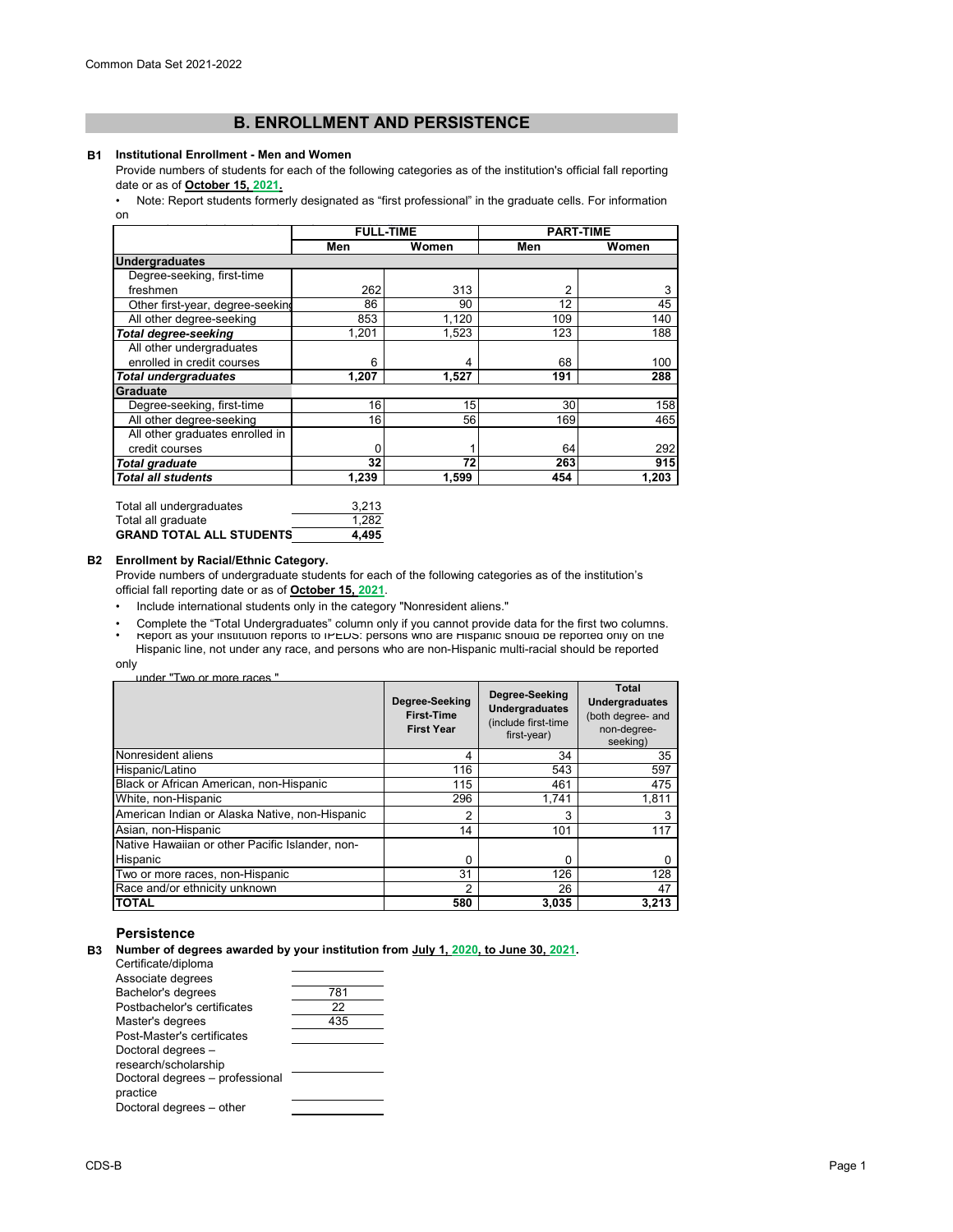### **B4-B21: Graduation Rates**

The items in this section correspond to data elements collected by the IPEDS Web-based Data Collection

System's Graduation Rate Survey (GRS). • For complete instructions and definitions of data elements, see the IPEDS GRS Forms and Instructions

for the 2021-2022 Survey. https://nces.ed.gov/ipeds/use-the-data/survey-components/9/graduation-

rates<br>In the following section for bachelor's or equivalent programs, please disaggregate the Fall <mark>2014</mark> and **Fall 2015 cohorts (formerly CDS B4-B11) into four groups:**

- Students who received a Federal Pell Grant\*
- Recipients of a subsidized Stafford Loan who did not receive a Pell Grant<br>• Students who did not receive either a Pell Grant or a subsidized Stafford L
- Students who did not receive either a Pell Grant or a subsidized Stafford Loan<br>• Total (all students, regardless of Pell Grant or subsidized Ioan status)
- Total (all students, regardless of Pell Grant or subsidized loan status)

\*Students who received both a Federal Pell Grant and a subsidized Stafford Loan should be reported in the "Recipients of a Federal Pell Grant" column.

For each graduation rate grid below, the numbers in the first three columns for Questions A-G should sum to the cohort total in the fourth column (formerly CDS B4-B11).

### **For Bachelor's or Equivalent Programs**

Please provide data for the **Fall 2015** cohort if available. If Fall 2015 cohort data are not available, provide data for the **Fall 2014** cohort.

|  | Fall 2015 Cohort |
|--|------------------|
|  |                  |

|   |                                                                                                                                                                                                                                                                                                 | Recipients of a<br><b>Federal Pell</b><br>Grant | Recipients of a<br><b>Subsidized</b><br><b>Stafford Loan</b><br>who did not<br>receive a Pell<br>Grant | Students who did<br>not receive either<br>a Pell Grant or a<br>subsidized<br><b>Stafford Loan</b> | Total<br>(sum of 3 columns<br>to the left) |
|---|-------------------------------------------------------------------------------------------------------------------------------------------------------------------------------------------------------------------------------------------------------------------------------------------------|-------------------------------------------------|--------------------------------------------------------------------------------------------------------|---------------------------------------------------------------------------------------------------|--------------------------------------------|
| A | Initial 2015 cohort of first-time, full-<br>time, bachelor's (or equivalent)<br>degree-seeking undergraduate<br>students                                                                                                                                                                        | 319                                             | 263                                                                                                    | 261                                                                                               | 843                                        |
| в | Of the initial 2015 cohort, how many<br>did not persist and did not graduate<br>for the following reasons:<br>· Deceased<br>· Permanently Disabled<br>• Armed Forces<br>• Foreign Aid Service of the Federal<br>Government<br>· Official church missions<br>• Report Total Allowable Exclusions | 0                                               | 0                                                                                                      | 0                                                                                                 | $\overline{0}$                             |
| C | Final 2015 cohort, after adjusting for<br>allowable exclusions                                                                                                                                                                                                                                  | 319                                             | 263                                                                                                    | 261                                                                                               | 843                                        |
| D | Of the initial 2015 cohort, how many<br>completed the program in four years<br>or less (by Aug. 31, 2019)                                                                                                                                                                                       | 106                                             | 93                                                                                                     | 116                                                                                               | 315                                        |
| Е | Of the initial 2015 cohort, how many<br>completed the program in more than<br>four years but in five years or less<br>(after Aug. 31, 2019 and by Aug. 31,<br>2020)                                                                                                                             | 32                                              | 29                                                                                                     | 22                                                                                                | 83                                         |
| F | Of the initial 2015 cohort, how many<br>completed the program in more than<br>five years but in six years or less<br>(after Aug. 31, 2020 and by Aug. 31,<br>2021)                                                                                                                              | 8                                               | 10                                                                                                     | 10                                                                                                | 28                                         |
| G | Total graduating within six years<br>(sum of lines D, E, and F)                                                                                                                                                                                                                                 | 146                                             | 132                                                                                                    | 148                                                                                               | 426                                        |
| н | Six-year graduation rate for 2015<br>cohort (G divided by C)                                                                                                                                                                                                                                    | 46%                                             | 50%                                                                                                    | 57%                                                                                               | 51%                                        |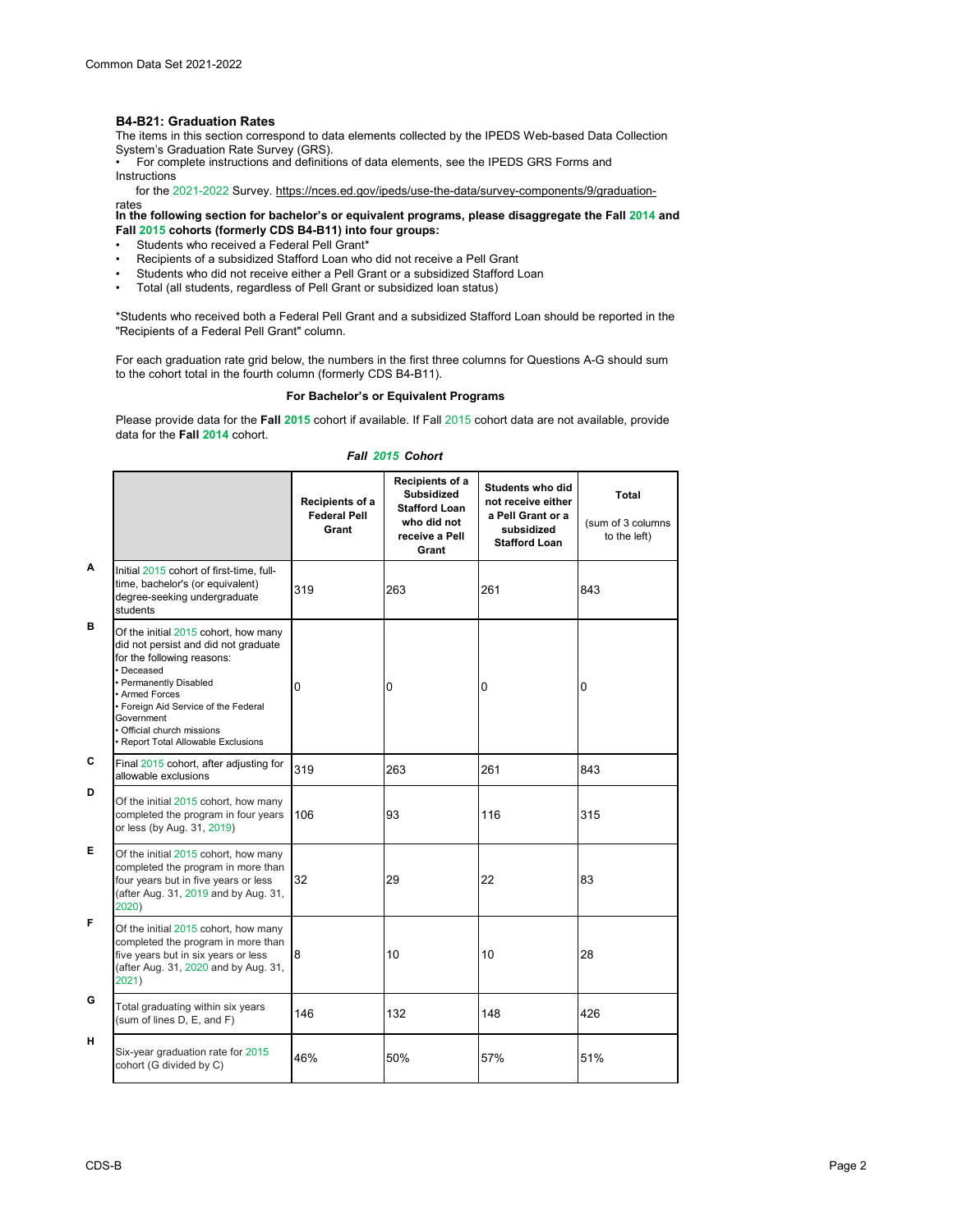|                                 |                                                                                                                                                                                                                                                                                                          | Recipients of a<br><b>Federal Pell</b><br>Grant | Recipients of a<br><b>Subsidized</b><br><b>Stafford Loan</b><br>who did not<br>receive a Pell<br>Grant | Students who did<br>not receive either<br>a Pell Grant or a<br>subsidized<br><b>Stafford Loan</b> | Total<br>(sum of 3 columns<br>to the left) |
|---------------------------------|----------------------------------------------------------------------------------------------------------------------------------------------------------------------------------------------------------------------------------------------------------------------------------------------------------|-------------------------------------------------|--------------------------------------------------------------------------------------------------------|---------------------------------------------------------------------------------------------------|--------------------------------------------|
| A                               | Initial 2014 cohort of first-time, full-<br>time, bachelor's (or equivalent)<br>degree-seeking undergraduate<br>students                                                                                                                                                                                 | 269                                             | 257                                                                                                    | 278                                                                                               | 804                                        |
| в                               | Of the initial 2014 cohort, how many<br>did not persist and did not graduate<br>for the following reasons:<br>• Deceased<br>• Permanently Disabled<br>• Armed Forces<br>• Foreign Aid Service of the Federal<br>Government<br>· Official church missions<br>· Report Total Allowable Exclusions          | 0                                               | 0                                                                                                      | 1                                                                                                 | 1                                          |
| C                               | Final 2014 cohort, after adjusting for<br>allowable exclusions                                                                                                                                                                                                                                           | 269                                             | 257                                                                                                    | 277                                                                                               | 803                                        |
| D                               | Of the initial 2014 cohort, how many<br>completed the program in four years<br>or less (by Aug. 31, 2018)                                                                                                                                                                                                | 113                                             | 123                                                                                                    | 139                                                                                               | 375                                        |
| Е                               | Of the initial 2014 cohort, how many<br>completed the program in more than<br>four years but in five years or less<br>(after Aug. 31, 2018 and by Aug. 31,<br>2019)                                                                                                                                      | 33                                              | 37                                                                                                     | 25                                                                                                | 95                                         |
| F                               | Of the initial 2014 cohort, how many<br>completed the program in more than<br>five years but in six years or less<br>(after Aug. 31, 2019 and by Aug. 31,<br>2020)                                                                                                                                       | 2                                               | 7                                                                                                      | 8                                                                                                 | 17                                         |
| G                               | Total graduating within six years<br>(sum of lines D, E, and F)                                                                                                                                                                                                                                          | 148                                             | 167                                                                                                    | 172                                                                                               | 487                                        |
| н                               | Six-year graduation rate for 2014<br>cohort (G divided by C)                                                                                                                                                                                                                                             | 55%                                             | 65%                                                                                                    | 62%                                                                                               | 61%                                        |
|                                 | For Two-Year Institutions<br>Please provide data for the 2018 cohort if available. If 2018 cohort data are not available, provide data for<br>the Will cohort.                                                                                                                                           |                                                 |                                                                                                        |                                                                                                   |                                            |
|                                 | B12   Initial cohort, total of first-time, full-time degree/certificate-seeking students:                                                                                                                                                                                                                |                                                 |                                                                                                        | <b>Conort</b>                                                                                     | <b>Cohort</b>                              |
| <b>B13</b>                      | Of the initial cohort, how many did not persist and did not graduate for the<br>following reasons:<br>· Death<br><b>* Permanently Disability</b><br>Service in the armed forces,<br>* Foreign aid service of the federal government<br>· Official church missions<br>* Report total allowable exclusions |                                                 |                                                                                                        |                                                                                                   |                                            |
| <b>B14</b>                      | Final cohort, after adjusting for allowable exclusions:                                                                                                                                                                                                                                                  |                                                 |                                                                                                        | 狐                                                                                                 | O                                          |
|                                 | B15 Completers of programs of less than two years duration (total):                                                                                                                                                                                                                                      |                                                 |                                                                                                        |                                                                                                   |                                            |
| <b>B16</b>                      | Completers of programs of less than two years within 150 percent of normal<br>time:                                                                                                                                                                                                                      |                                                 |                                                                                                        |                                                                                                   |                                            |
| B17<br><b>B18</b><br><b>B19</b> | Completers of programs of at least two but less than four years (total):<br>Completers of programs of at least two but less than four-years within 150<br>percent of normal time:<br>Total transfers-out (within three years) to other institutions:                                                     |                                                 |                                                                                                        |                                                                                                   |                                            |
|                                 | B20 Total transfers to two-year institutions:                                                                                                                                                                                                                                                            |                                                 |                                                                                                        |                                                                                                   |                                            |

*Fall 2014 Cohort*

**B21** Total transfers to four-year institutions: